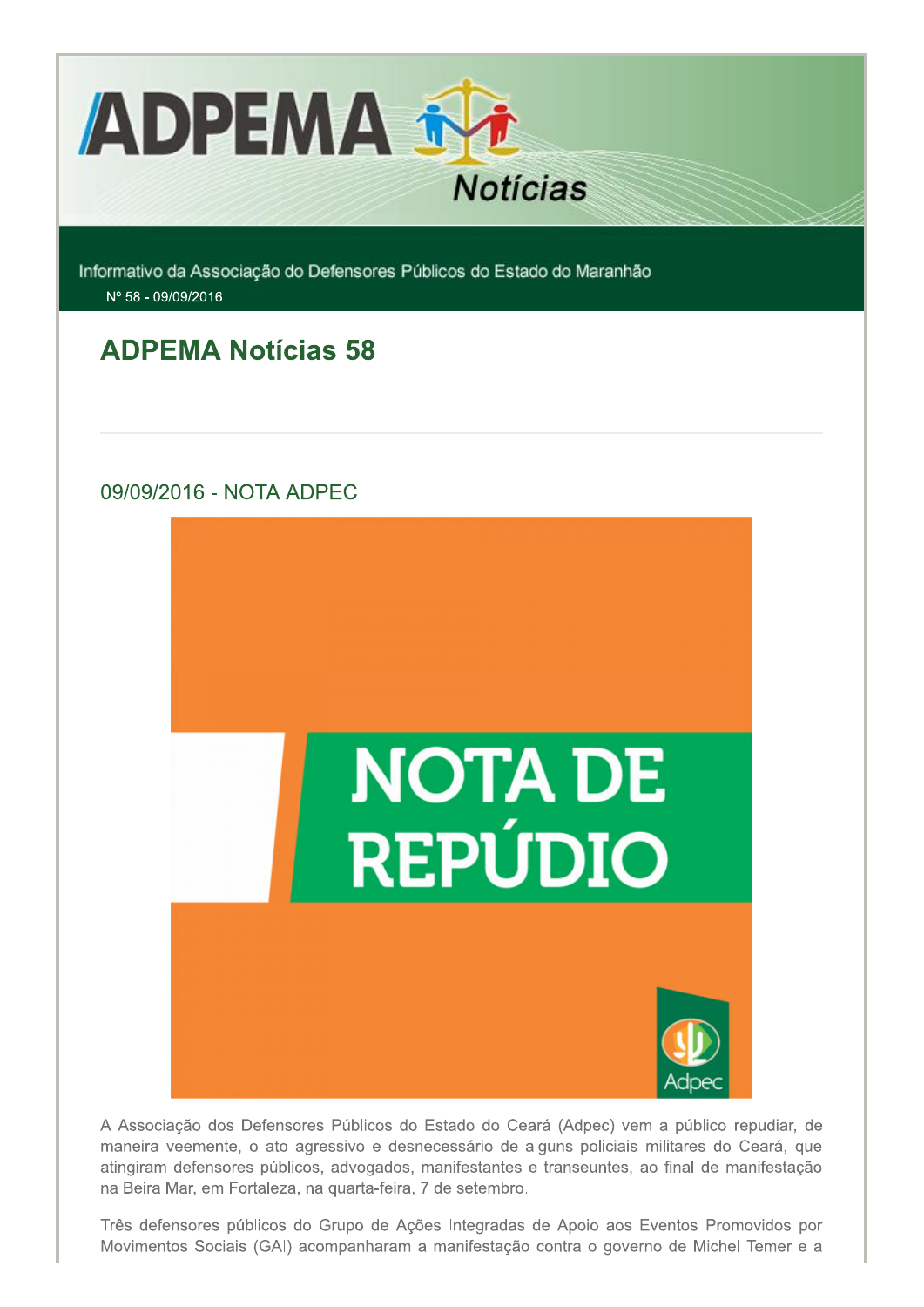favor de eleições diretas, na Avenida Beira Mar, a fim de assegurar que não houvesse violação de direitos. Ao final, policiais militares sem identificação visível (alguns usando balaclava) chegaram de forma ostensiva para os manifestantes que já se dispersavam, gerando tumulto.

Os defensores públicos se apresentaram aos policiais, tentando a mediação entre as partes, mas presenciaram disparos de bala de borracha, agressões, bombas de efeito moral e spray de pimenta.

Uma das defensoras públicas de plantão se identificou, mas foi empurrada e advertida a se afastar, também presenciando agressões aos cidadãos que estavam ao redor.

A Adpec entende que, mais do que uma agressão a membros da carreira, a própria Defensoria Pública, como instituição, foi agredida. Além disso, o Estado de Direito foi atacado! Jamais se pode admitir, na democracia, que defensores sejam agredidos, quando protegem os direitos da cidadania exatamente contra abusos do poder.

A Adpec acompanhará as investigações sobre o caso, resguardando os direitos e prerrogativas dos defensores. O fato precisa ser investigado e os transgressores, punidos pela Controladoria Geral de Disciplina dos Órgãos de Segurança Pública e Sistema Penitenciário do Estado do Ceará (CGD), a fim de que não atinja a atuação necessária de toda a Polícia Militar.

Os defensores públicos continuarão nas ruas, dispostos ao diálogo, à mediação e à pacificação, comprometidos com a democracia e a liberdade de expressão.

Fortaleza, 8 de setembro de 2016

09/09/2016 - Habeas Corpus e Medida Cautelar não evitam as prisões ilegais decorrentes da execução provisória da pena



Na última guinta-feira, dia 1/9, iniciou-se no Supremo Tribunal Federal, o julgamento conjunto das Ações Diretas de Constitucionalidade números 43 e 44 que discutem a possibilidade de execução da pena antes do trânsito em julgado da sentença condenatória.

Após as sustentações orais das partes e dos amici curiae, que incluíram diversas instituições e expoentes da advocacia brasileira, além das defensorias públicas da União, do Estado de São Paulo e do Estado do Rio de Janeiro, o relator, ministro Marco Aurélio, proferiu voto no sentido de deferir a cautelar solicitada, para reconhecer a constitucionalidade do art. 283 do Código de Processo Penal e determinar a suspensão da execução provisória de pena cuja decisão ainda não haja transitado em julgado, inclusive daqueles que já estão sofrendo a execução antecipada.

Ainda, de acordo com seu voto, o ministro Marco Aurélio determina, subsidiariamente, se vencido em maior extensão, a concessão da cautelar no sentido de ser observada a decisão do Superior Tribunal de Justiça antes de ter início a execução antecipada da pena.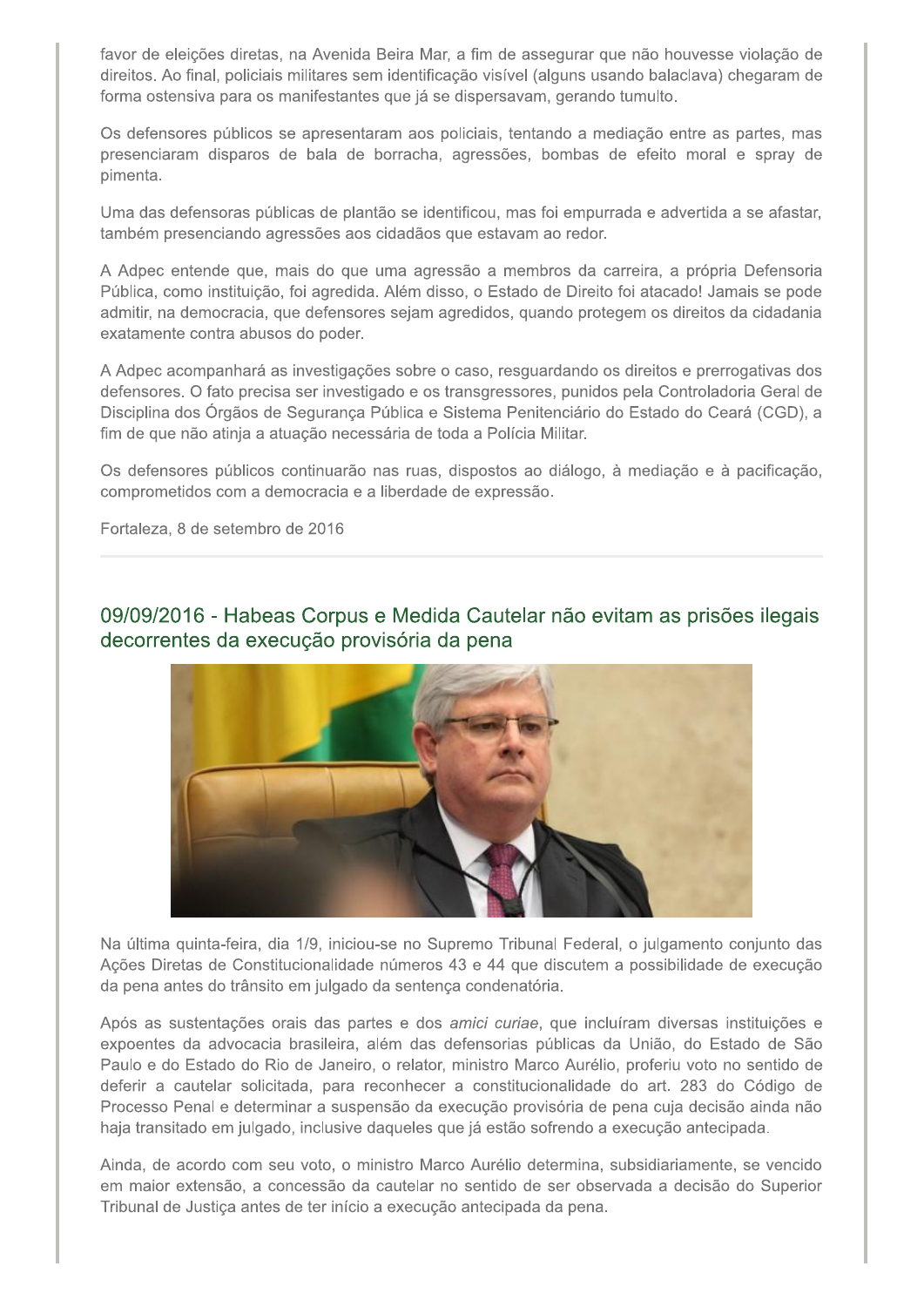Após as manifestações da tribuna, o procurador-geral da República, Rodrigo Janot, sustentou a necessidade de execução antecipada da pena após a decisão de segunda instância e sugeriu a utilização do habeas corpus como uma medida rápida para evitar prisões em situações de flagrante ilegalidade arguida em recursos especiais ou extraordinários.

O habeas corpus é, sem dúvida nenhuma, o instrumento primordial para a garantia da liberdade e da luta contra as ilegalidades diuturnamente cometidas em nosso país. Por outro lado, esse instrumento constitucional, lamentavelmente, não se mostra tão célere como apontado pelo procurador-geral, e na grande maioria dos casos não evitará a prisão daqueles que ainda discutem em instância especial a ilegalidade da pena aplicada, mesmo nos casos em que a defesa se ampare em jurisprudência pacificada ou súmula do Superior Tribunal de Justiça.

Conforme levantamento estatístico sobre o uso do habeas corpus realizado pela Defensoria Pública do Estado de São Paulo no ano de 2015, o Superior Tribunal de Justica demora em média 10 dias para analisar um pedido de liminar em habeas corpus. Porém, de um total de 6.595 liminares apreciadas pelo STJ, apenas 1.408 foram deferidas total ou parcialmente, ou seja, apenas 21%.

Nos habeas corpus com liminares indeferidas, que respondem por cerca de 80% do total (5.187), o tempo para um julgamento favorável de mérito pode levar em média 219 dias, ou seja, mais de 7 meses. Período em que o paciente permaneceria cumprindo pena de modo ilegal e em evidente excesso de execução. Note-se que em 2015 a Defensoria Pública do Estado de São Paulo obteve êxito, total ou parcial, em cerca de 48% dos habeas corpus impetrados no STJ, o que correspondeu a 3.181 processos.

O quadro não é diferente quando analisados os processos da Defensoria Pública do Estado do Rio de Janeiro. Entre os habeas corpus nos quais a defesa sustentava alguma ilegalidade decorrente da dosimetria da pena e/ou regime de cumprimento, apenas 16% tiveram a liminar deferida antes da concessão da ordem ao final. Nos demais, embora a ordem tenha sido concedida ao final, não houve deferimento da medida liminar.

Isso ocorreu com Diego, assistido da Defensoria Pública do Rio, que no habeas corpus nº 302399/RJ questionava no STJ a fixação do regime inicial de cumprimento de pena mais gravoso tão somente em razão da gravidade em abstrato do crime. Trata-se de matéria objeto da Súmula 718 do STF. O STJ indeferiu a liminar em 29.08.2014 e veio a conceder a ordem em 05.02.2016 para alterar o regime inicial de cumprimento de pena. Uma decisão tardia, que pouco efeito surtiria na prática e que não garantiu de forma célere o direito de Diego.

Isso significa que Mariana, citada pela Defensoria Pública do Rio de Janeiro na sessão que iniciou o julgamento das ADCs 43 e 44, e que somente em sede de agravo em recurso especial (AResp 414562) teve sua pena de prisão substituída por uma pena restritiva de direitos (ex. prestação de serviço à comunidade), o habeas corpus não evitaria seu encarceramento num sistema prisional de violação massiva de direitos fundamentais (STF, Medida Cautelar na ADPF nº 347/DF, Pleno, Rel. Min. Marco Aurélio, DJ 09.09.2015).

Da mesma forma, a medida cautelar para conceder efeito suspensivo a recurso especial também não evitaria o encarceramento de Mariana e de outros réus que somente no STJ logram êxito na modificação do regime de cumprimento de pena e na modificação da pena de prisão por outra restritiva de direitos.

E essa é uma conclusão que deveria ser de conhecimento do Ministério Público. Afinal, nas medidas cautelares propostas pelo Parquet fluminense, o deferimento da liminar para dar efeito suspensivo ao recurso especial demora cerca de 5 meses, mesmo quando a questão debatida já está pacificada nos Tribunais Superiores[1].

Portanto, ao contrário do que afirmou Rodrigo Janot na sessão de julgamento das referidas ADCs, não é a defesa que faz pairar uma suspeita sobre a confiabilidade das decisões de segundo grau. Esse problema já foi reconhecido pelo ministro do STJ Rogério Schietti Cruz, em entrevista ao Estadão, quando afirmou que "juízes de 1.º grau e dos tribunais estaduais vêm exercendo uma 'resistência irracional' e descumprindo a orientação dos tribunais superiores"[2].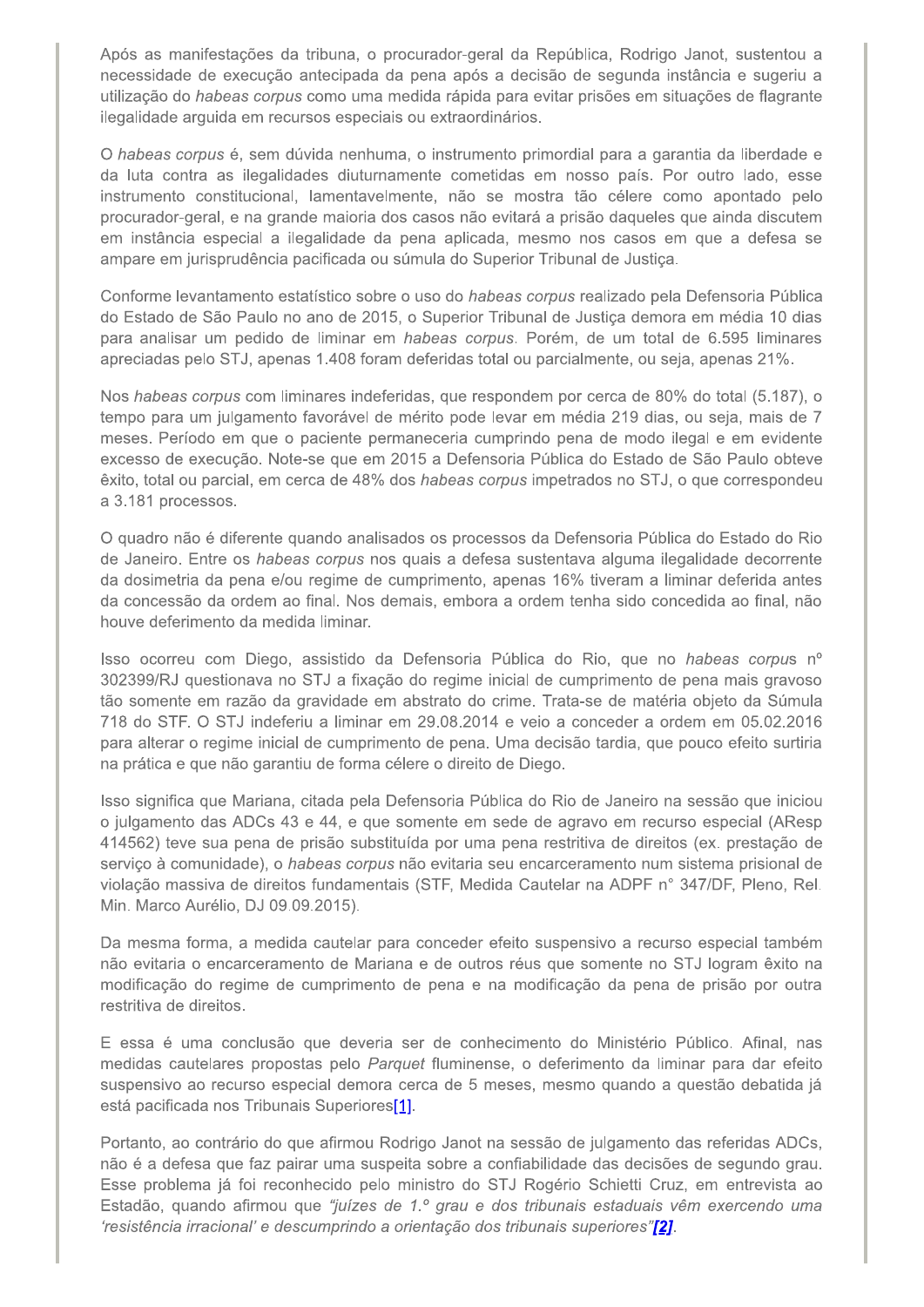Essa realidade justifica o alto índice de reversão das decisões de segunda instância no STJ, especialmente do Tribunal de Justiça do Estado de São Paulo.

Portanto, ao contrário, do que afirmado pelo ministro Luís Roberto Barroso, em recente entrevista ao Estadão, não tem como a defesa, após o julgamento de segunda instância, "ir para casa'<sup>131</sup>, quando, por exemplo, até hoje Juízes e Tribunais continuem a fixar o regime inicial fechado com base na Lei de Crimes Hediondos, cuja inconstitucionalidade nesta parte já foi reconhecida reiteradamente pelo STF.

Mas, por outro lado, apesar do grande número de concessões de ordem em habeas corpus pelo STJ, a correção dos erros não é célere como deveria ser para evitar um encarceramento precoce.

Deste modo, nem mesmo o uso do habeas corpus, ou da medida cautelar para dar efeito suspensivo ao recurso especial, tem o condão de evitar as inúmeras injustiças causadas pela execução antecipada da pena.

Vale lembrar por fim que, recentemente, a jurisprudência do Supremo Tribunal Federal fixou o entendimento de que não seria cabível o uso do habeas corpus em substituição do recurso previsto na espécie. Posicionamento que, apesar de hoje mitigado no próprio STF, ainda é muito aplicado no Superior Tribunal de Justiça, onde se verifica um grande número de habeas corpus não conhecidos ou com negativa de seguimento sob esse argumento, e que precisariam ser concedidos para evitar-se de imediato a execução antecipada da pena.

O habeas corpus para impedir a execução antecipada da pena, portanto, além de nem sempre contar com a celeridade necessária, e encontrar certa resistência nos próprios Tribunais Superiores, ainda acarretaria no manejo necessário do recurso especial conjuntamente com o writ, a multiplicar os números dos processos em trâmite nestes Tribunais, em claro confronto com o princípio da economia processual.

Por tais razões, nem o habeas corpus nem a medida cautelar podem salvar os danos que inúmeras pessoas sofrerão com a antecipação da execução da pena.

[1] As matérias mais comuns das medidas cautelares e recursos especiais do MPRJ no STJ dizem respeito a a questões cujo entendimento já está consolidado nos Tribunais Superiores, tais como as discussão sobre o momento consumativo dos crimes de roubo e furto, a continuidade do cumprimento da medida socieducativa após a maioridade civil, a interrupção da contagem do prazo para benefícios em razão do comentimento de falta grave em regime fechado etc,

 $\sqrt{2}l$ http://politica.estadao.com.br/noticias/geral,a-prisao-e-uma-excecao-a-regra-diz-ministro-dostj.1638013

http://politica.estadao.com.br/blogs/fausto-macedo/nos-precisamos-fazer-uma-revolucao-no- $\sqrt{3}$ modo-como-o-judiciario-funciona-diz-ministro-luis-roberto-barroso/

Fonte: JOTA

## 09/09/2016 - 2ª Força Tarefa da DPE/MA no interior do estado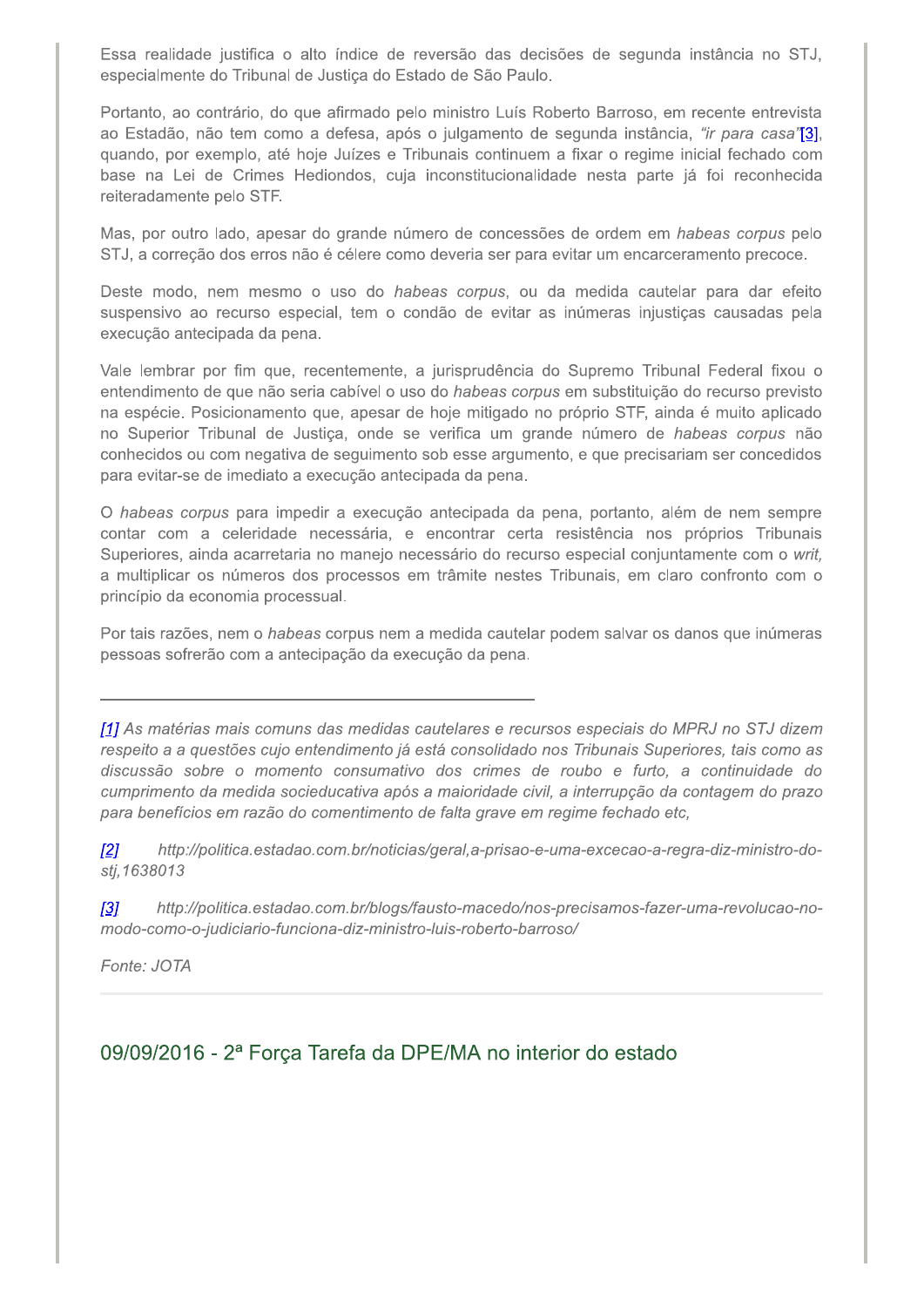

09/09/2016 - Projeto de Lei do Senado 700/2007 define a assistência afetiva devida pelos pais aos filhos menores de 18 anos



O projeto de Lei do Senado 700/2007 define a assistência afetiva devida pelos pais aos filhos menores de 18 anos como a orientação quanto às escolhas e oportunidades na área da educação e profissionais; a solidariedade e o apoio nos momentos de intenso sofrimento ou de dificuldades; e a presença física espontaneamente solicitada pela criança ou pelo adolescente, desde que possível de ser atendida.

Além dos deveres de sustento, quarda e de educação dos filhos menores, a proposta altera o Estatuto da Criança e do Adolescente para também atribuir aos pais os deveres de convivência e assistência material e moral. Esse aspecto passará a ser considerado nas decisões judiciais de destituição de tutela e de suspensão ou destituição do poder familiar.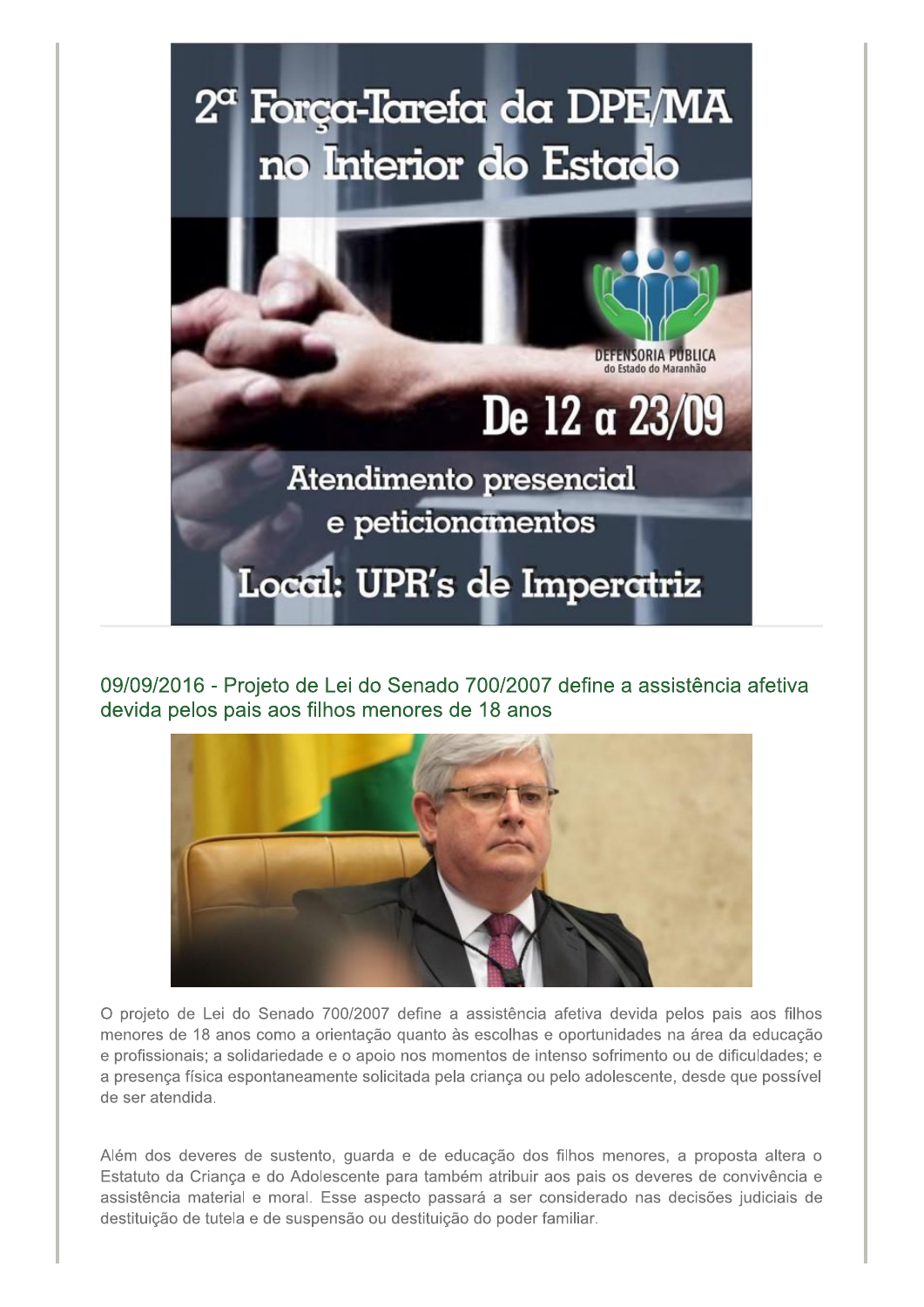O projeto foi aprovado no Senado e está em análise na Câmara dos Deputados.

Fonte: CNJ

## 09/09/2016 - Defensores Públicos Associados e rede de proteção da criança articulam lançamento de projeto sobre valorização da primeira infância



Cerca de 30 representantes de diversas instituições que compõem a rede de proteção da criança do Maranhão participaram, na ultima terça-feira, dia (06), de reunião promovida pelo Núcleo de Direitos Humanos (NDH), em parceria com o Núcleo de Defesa da Criança e do Adolescente (NDCA), ambos da Defensoria Pública estadual. O encontro, ocorrido na sede da instituição, teve como objetivo conhecer e alinhar as contribuições de cada parceiro dentro da programação contínua do projeto intitulado "O Futuro da Humanidade Começa pelas Crianças de Hoje", que ressalta a importância da primeira infância para a humanidade.

Dentre os encaminhamentos, ficou definida a realização de evento para o mês de novembro próximo, que marcará o início das atividades externas e será direcionado para a classe política, gestores do sistema educacional, professores, integrantes do sistema de saúde e da assistência social, além da comunidade em geral. Para o Defensor público Associado e titular do NDH, Dr. Jean Carlos Nunes Pereira, as atividades do projeto estão em pleno andamento, faltando apenas a deflagração oficial do mesmo. "A campanha já começou internamente, ela só ainda não foi deflagrada para o público. E, neste momento, estamos sensibilizando os membros das instituições para fazer com que eles adiram voluntariamente à campanha e abracem a ideia", disse Jean Carlos, que atua no núcleo com a Defensora Pública Associada Dra. Clarice Viana Binda, também idealizadora do projeto.

A intenção da rede é sensibilizar a sociedade, de maneira contínua e capilarizada, sobre a importância da primeira infância como fase determinante para o desenvolvimento humano e contribuir para a construção de uma "cultura do cuidar", por meio da mobilização social, tendo como esteio o Marco Legal da Primeira Infância, que é o Projeto de Lei 14/2015 recentemente aprovado pelo Congresso Nacional, que determina uma série de ações para crianças desde o nascimento até os seis anos de idade. Um dos pontos de partida do projeto foi a exibição do documentário "O Começo da Vida", produzido pelo Fundo das Nações Unidas para a Infância (Unicef), em parceria com o Instituto Alana.

O defensor público titular do Núcleo de Defesa da Criança e do Adolescente (NDCA) e Associado ADPEMA, Dr. Davi Rafael Silva Veras, ressaltou o compromisso das instituições já adesas ao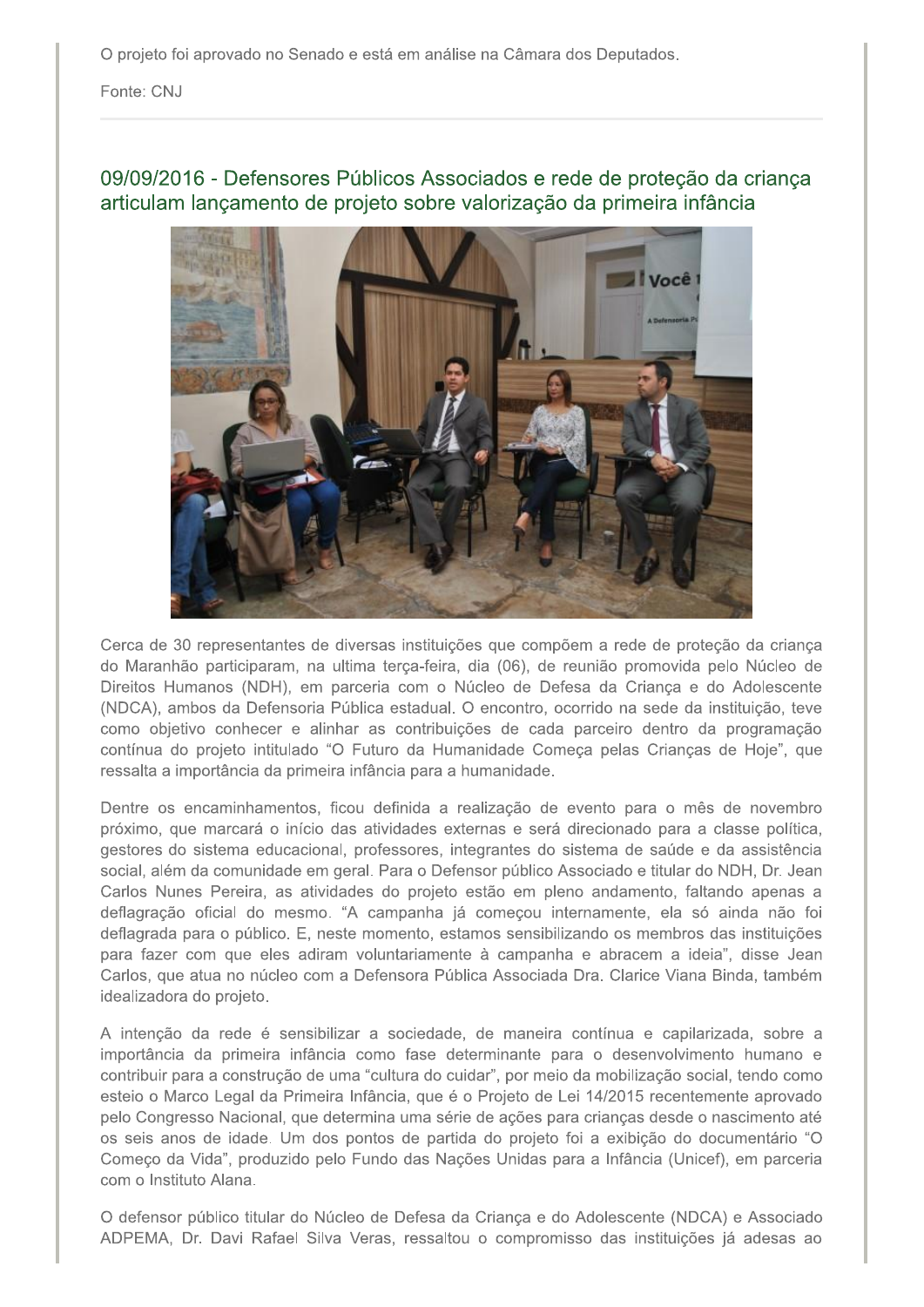projeto, o que, segundo ele, será de fundamental importância para o êxito do evento. "Os defensores do Núcleo de Direitos Humanos buscam a articulação cooperada entre os participantes, fortalecendo o protagonismo dos parceiros da rede, instigando-os para a promoção de ações, dentro de seu universo de atuação, que beneficiem a primeira infância. Portanto, é preponderante para o sucesso do projeto a discussão contínua sobre o tema", ressaltou o defensor, informando que a Defensoria já está se movimentando para buscar parcerias no sistema judiciário, dentre elas, o Tribunal de Justiça, a Defensoria Pública da União (DPU), e os Ministérios Públicos Federal e Estadual.

Participando pela primeira vez das reuniões, o promotor de defesa da educação e coordenador do Centro de Apoio Operacional de Defesa da Educação do Ministério Público, Paulo Avelar, elogiou o projeto e colocou a instituição à disposição. "Gostaria de parabenizar a iniciativa da Defensoria Pública por desenvolver esse trabalho e estratégias em prol da defesa da primeira infância. O Ministério Público, a exemplo de outras instituições, também tem um papel fundamental nesse processo, naquilo que cabe as suas atribuições, principalmente na defesa da educação. É uma meta nacional do MP buscar os meios necessários para a efetivação das políticas públicas, sobretudo na área da educação, aplicação dos recursos, acompanhamento das ações, assegurando que todas as crianças tenham seus direitos resguardados", concluiu. Paulo Avelar, inclusive, confirmou a participação da promotora da educação infantil do MP, Maria Luciane Belo.

Também participaram da reunião representantes da Faculdade Pitágoras, da Secretaria Estadual de Educação (Seduc), da Rádio Bacanga, da Pastoral da Criança, da Unicef, da Secretaria Municipal de Educação (Semed), do Conselho Municipal da Criança e Adolescente de São Luís (CMDCA), da Universidade Estadual do Maranhão (Uema), da Secretaria Municipal da Criança e Assistência Social (Semcas), da Secretaria Estadual de Saúde (SES), da Rede Amiga da Criança, da Secretaria Municipal de Saúde (Semus), do Hospital Universitário da Universidade Federal do Maranhão (Ufma) e da PLAN Internacional.

Fonte: Ascom DPE/MA

09/09/2016 - Inscrições para seminário legalização e proibição de drogas acontece até hoje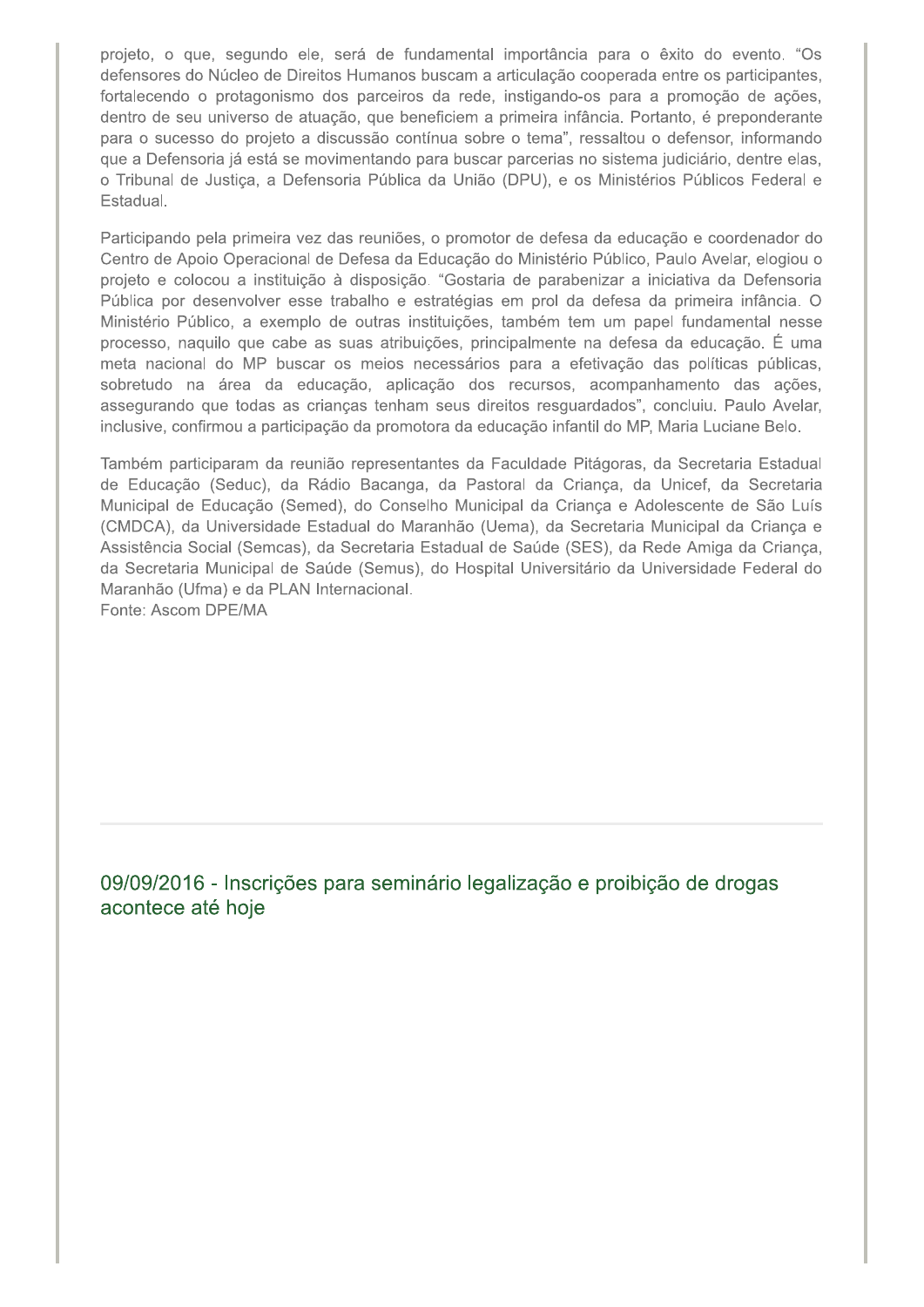

A Escola Superior da Defensoria Pública do Maranhão (Esdep/MA), em parceria com a coordenação do Curso de Direito da Unidade de Ensino Superior Dom Bosco (UNDB), abre inscrições para o Seminário "Drogas: proibição x legalização. Perspectivas críticas e interdisciplinares", que será realizado no dia 16 de setembro, das 8h às 12h e das 14h às 18h, no Teatro Maria Izabel Rodrigues, na sede da UNDB, localizada na Av. Colares Moreira, 443, Renascença II, em São Luís. Os interessados têm até o HOJE, dia 9 de setembro para efetuar sua inscrição, mediante requerimento dirigido à Esdep, através do e-mail institucional: escolasuperior@ma.def.br, sendo necessário informar nome completo, e-mail e telefone.

O Seminário "Drogas: proibição x legalização. Perspectivas críticas e interdisciplinares" busca promover o debate sobre os impactos sociais decorrentes da criminalização de condutas relacionadas ao tráfico de drogas, além das consequências diretas aos direitos e garantias fundamentais de milhares de pessoas. A expectativa é reunir representantes da sociedade civil, dos movimentos sociais e das comunidades acadêmica (estudantes, professores, pesquisadores, etc.) e jurídica (membros da Defensoria, do Ministério Público e da Magistratura, entre outros) em torno do assunto, que muito preocupa e mobiliza as autoridades brasileiras e internacionais.

Justificativa - Um dos fatores centrais para o crescimento da população prisional brasileira nos últimos anos é o aumento do número de presos por tráfico de drogas (Boiteux e Pádua, 2013). Nesse sentido, é pertinente destacar que o tráfico, enquanto tipo penal é aquele que mais criminaliza: conforme relatório do Departamento Penitenciário Nacional (Ministério da Justica, 2015), do universo de 245.821 crimes pelos quais as pessoas privadas de liberdade foram condenadas ou aguardam julgamento, 55.920 correspondem ao tráfico. Desde 2005 o tráfico demonstra registros superiores aos demais delitos. De 2005 a 2012 o número de presos por tráfico mais do que triplicou no Brasil, verificando-se um aumento de 320,31% (Boiteux e Pádua, 2013).

"Diante desse preocupante quadro, é relevante para a Defensoria Pública do Estado do Maranhão, através de sua Escola Superior, iniciar esse diálogo, para que se possa refletir, enquanto sociedade, numa convivência mais justa e igualitária e que garanta o respeito aos direitos humanos", explicou o diretor da Esdep, Francisco Barbosa.

Painelistas renomados - Conforme a programação do seminário, estão confirmadas a presença de grandes painelistas, referência nas discussões sobre a temática. Conduzindo o painel "Drogas e Direitos Humanos", estarão na capital os juristas de renome nacional Maria Lucia Karam e Orlando Zaccone D'Elia Filho, que serão antecedidos pela defensora pública Isabella Miranda da Silva, que é titular do Núcleo do Júri, da DPE/MA, e mestranda em Direito pela UNB, e que ficará responsável pela apresentação dos trabalhos.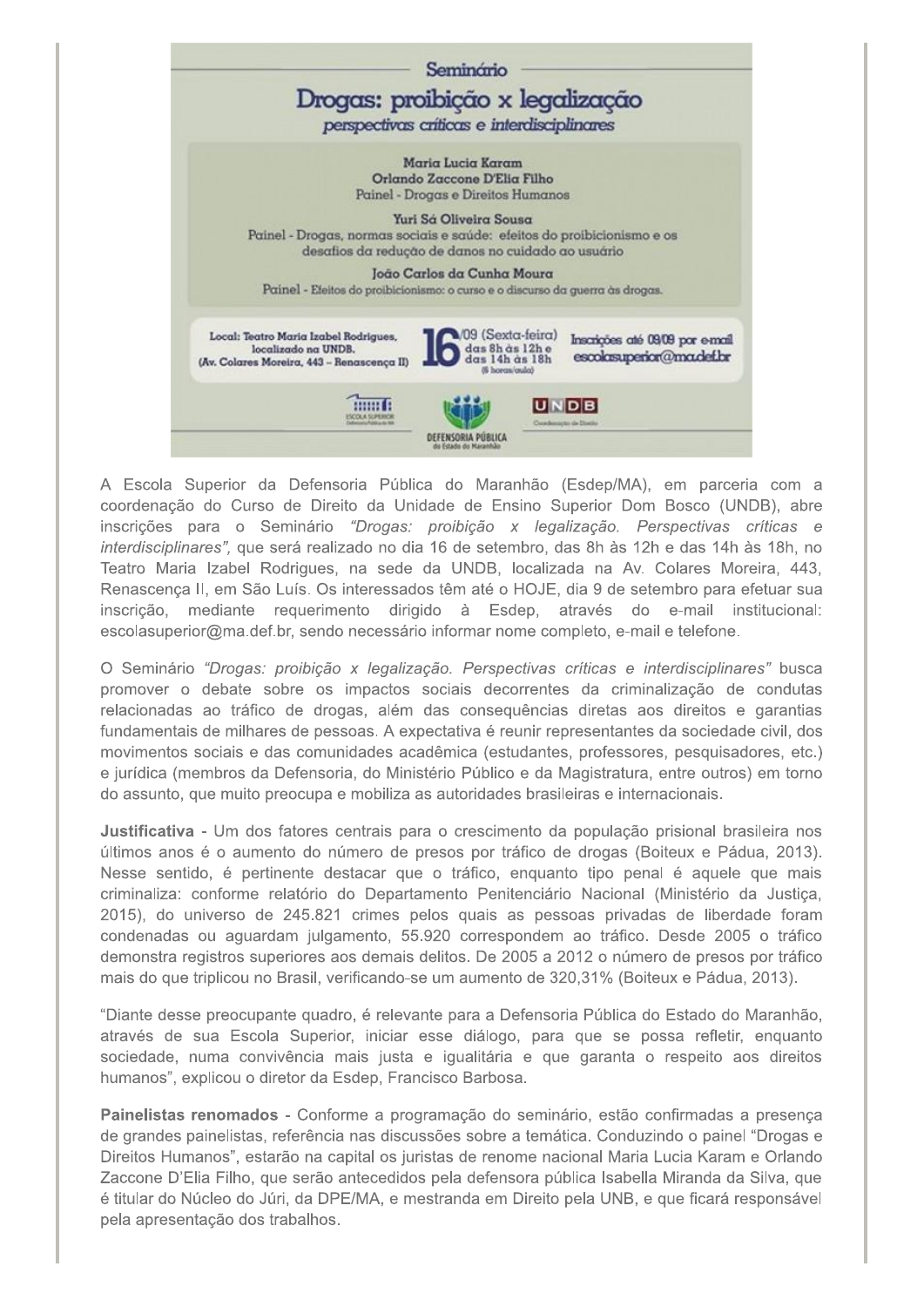O painel "Drogas, normas sociais e saúde: efeitos do proibicionismo e os desafios da redução de danos no cuidado ao usuário" ficará por conta do doutorando do Programa de Pós-Graduação em Psicologia pela Universidade Federal de Pernambuco (UFPE), Yuri Sá Oliveira Sousa.

"Efeitos do proibicionismo: o curso e o discurso da guerra às drogas" será o tema da abordagem que caberá ao mestre em Direito e Instituições do Sistema de Justiça pela Universidade Federal do Maranhão (Ufma) e professor da UNDB, João Carlos da Cunha Moura. O seminário será encerrado com a apresentação do professor mestre Arnaldo Vieira Sousa, coordenador e professor do Curso de Direito da UNDB.

#### PROGRAMAÇÃO:

#### Manhã

8h às 9h

Registro de frequência

9h às 9h30

Abertura dos trabalhos - apresentação do seminário e dos palestrantes

Isabella Miranda da Silva (Defensora Pública e Mestranda em Direito na UNB)

9h30 às 11h

Painel: Drogas e Direitos Humanos.

Painelistas: Maria Lucia Karam e Orlando Zaccone D'Elia Filho

11h às 12h

Debate

#### **INTERVALO PARA O ALMOÇO**

**Tarde** 

14h às 15h30

Painel: Drogas, normas sociais e saúde: efeitos do proibicionismo e os desafios da redução de danos no cuidado ao usuário.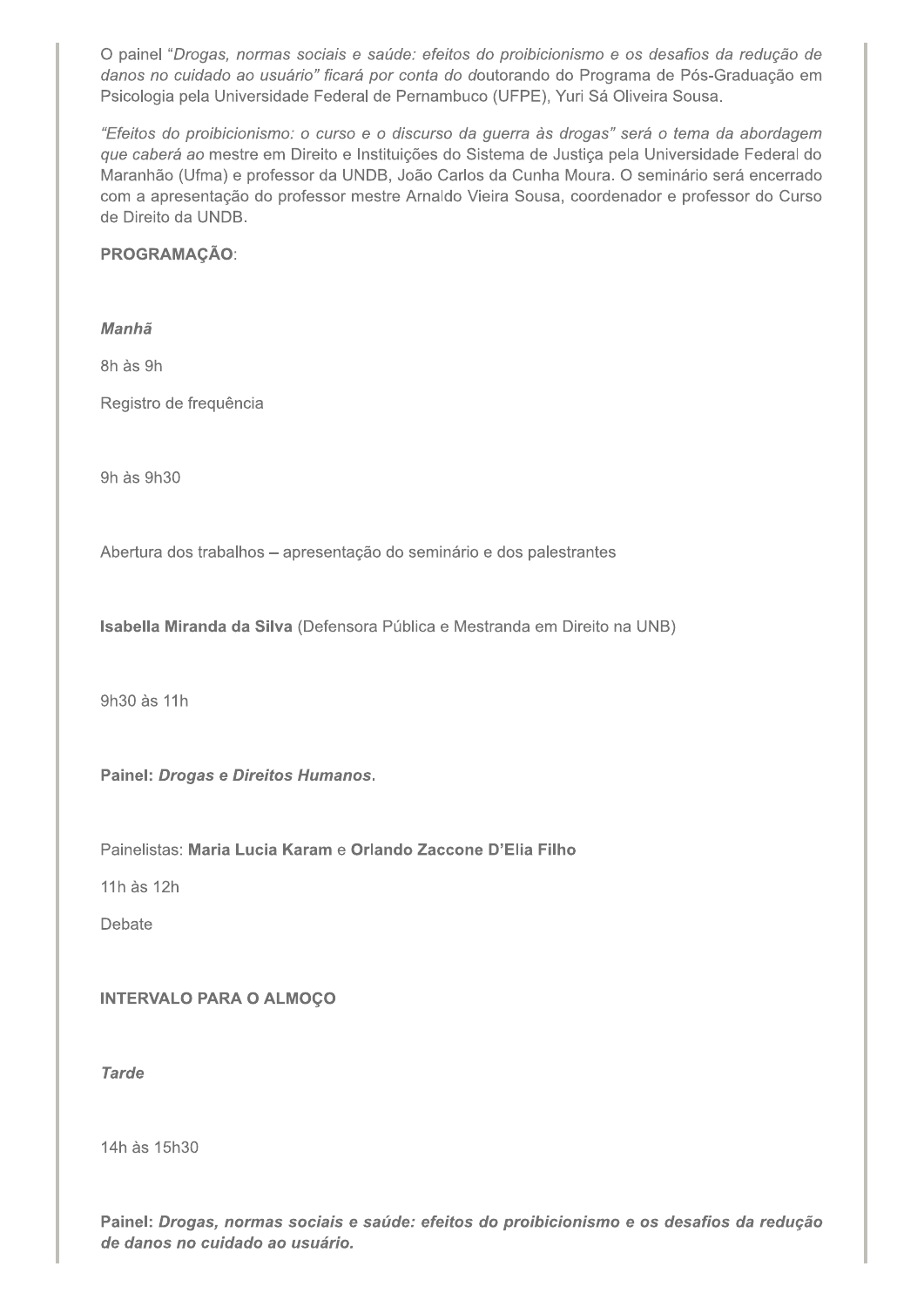Painelista: Yuri Sá Oliveira Sousa

Painel: Efeitos do proibicionismo: o curso e o discurso da guerra às drogas.

Painelista: João Carlos da Cunha Moura

15:30h às 16:30h

Debate

16:30h às 17h

Encerramento

Prof. Me. Arnaldo Vieira Sousa (Coordenador e professor do Curso de Direito da UNDB)

Fonte: Ascom DPE/MA

09/09/2016 - A dupla imputação do art. 42 da Lei de Drogas (Lei 11.343/06)-Por Stéfano Fracon Werneck de Avellar



O art. 42 da Lei de Drogas (Lei 11.343/06) dispõe sobre as circunstâncias judiciais específicas que devem ser consideradas pelo magistrado no momento da fixação da pena-base: "O juiz, na fixação das penas, considerará, com preponderância sobre o previsto no art. 59 do Código Penal, a natureza e a quantidade da substância ou do produto, a personalidade e a conduta social do agente".

Reconhecida a culpabilidade do indivíduo pela prática tráfico de drogas, o magistrado, para fixar a pena-base, deverá levar em consideração a natureza e a quantidade da substância, a personalidade do condenado e sua conduta social.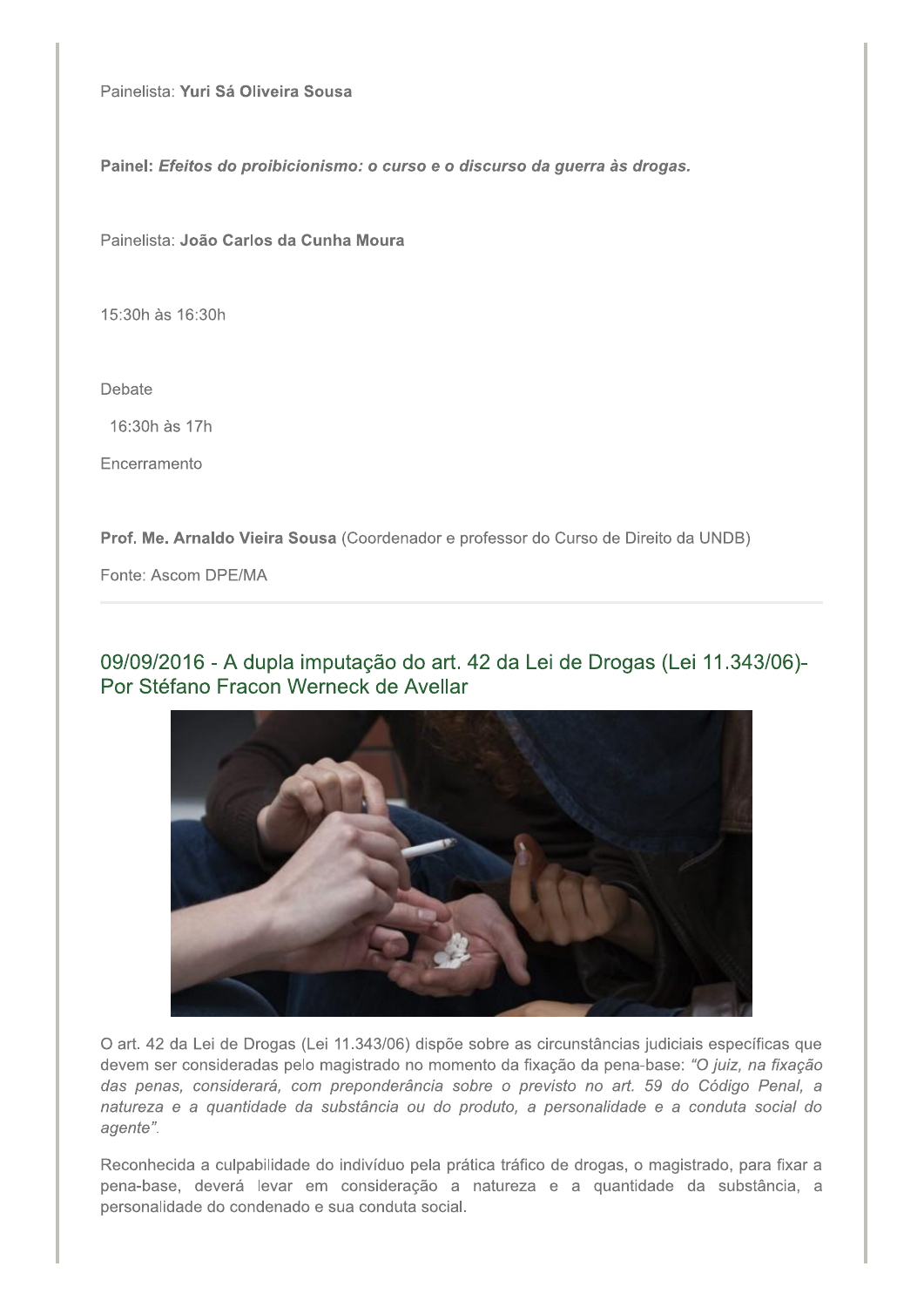A leitura isolada do dispositivo em análise não indica maiores problemas, até porque repete duas circunstâncias judiciais já previstas no art. 59 do Código Penal (personalidade e conduta social) e prevê mais duas que também poderiam ser valoradas conforme a regra geral por dizerem respeito às circunstâncias do delito.

Todavia, a interpretação sistemática do art. 42 revela que a regra ali insculpida impõe uma dupla imputação pelo mesmo fato (bis in idem), haja vista que as circunstâncias judiciais específicas ali elencadas também constituem elemento constitutivo de algumas das condutas previstas no art. 33 da Lei 11.342/06. Vejamos.

O art. 28 da Lei de Drogas criminaliza a conduta genericamente denominada "posse de droga para consumo pessoal". Em que pese a celeuma dogmática sobre a natureza da conduta (crime, abolitio criminis, infração penal sui generis ou infração somente formalmente criminosa) e a discussão acerca de sua constitucionalidade, o Supremo Tribunal Federal pacificou a questão, pelo menos no âmbito jurisprudencial, entendendo que a conduta descrita no art. 28 constitui crime (v. RE 430105 QO).

Como algumas das condutas enumeradas no art. 28 também são previstas no art. 33, o legislador entendeu por bem estabelecer alguns critérios que serviriam para divisar o crime de posse para uso pessoal (art. 28) do crime de tráfico propriamente dito (art. 33). Nesse sentido, o § 2º do art. 28 assevera que para determinar se a droga destinava-se a consumo pessoal, o juiz atenderá à natureza e à quantidade da substância apreendida, ao local e às condições em que se desenvolveu a ação, às circunstâncias sociais e pessoais, bem como à conduta e aos antecedentes do agente.

Tais critérios, ao servirem para determinar a correta tipificação da conduta, funcionam como circunstâncias elementares do tipo penal, ou seja, dados essenciais á figura típica, sem os quais ocorre uma atipicidade absoluta ou uma atipicidade relativa (GRECO, 2011, p. 170). Dessa forma, a tipificação da conduta do indivíduo que é preso em flagrante por, p. ex., quardar maconha dependerá, dentre outras circunstâncias, da quantidade de droga apreendida.

Temos, portanto, que a quantidade de uma determinada droga, aliada à sua natureza, constitui requisito objetivo normativo (posto depender da avaliação do intérprete - ZAFFARONI, p. 309) para a tipificação do crime de tráfico. Assim, os critérios do art. 28, § 2º, da Lei 11.343/06, constituem elementos normativos dos tipos penais descritos no art. 28, caput, e no art. 33, caput, da Lei de Drogas.

Firmado esse entendimento, conclui-se que as circunstâncias judiciais especiais previstas no art. 42 da Lei de Drogas, por se repetirem no § 2º do art. 28, também constituem o próprio tipo penal do tráfico (art. 33), havendo, assim, dupla imputação pelos mesmos fatos.

Exemplificando, se um agente é preso em flagrante guardando 400 guilos de maconha, essa quantidade de droga será um dado essencial para a configuração do tráfico, bem como circunstância judicial específica que, valorada negativamente, exasperará a pena-base, conforme determina o art. 42, incorrendo, assim, dupla valoração pelo mesmo fato, conforme já pronunciaram o STF e o STJ:

A ponderação das circunstâncias elementares do tipo no momento da aferição do cálculo da pena-base configura ofensa ao princípio do non bis in idem. (HC 117.599, rel. min. Rosa Weber, julgamento em 3-12-2013, Primeira Turma, DJE de 14-2-2014.)

Configura constrangimento ilegal a utilização de elementares do tipo penal como circunstâncias judiciais desfavoráveis. (HC 43.416/RS, Rel. Ministro OG FERNANDES, SEXTA TURMA, julgado em 17/03/2009, DJe 10/08/2009)

Esta Corte Superior pacificou o entendimento de que elementares do tipo penal não podem ser consideradas como circunstância judicial desfavorável para majorar a pena-base (HC 251.596/RJ, Rel. Ministro ERICSON MARANHO (DESEMBARGADOR CONVOCADO DO TJ/SP), SEXTA TURMA, julgado em 24/03/2015, DJe 09/04/2015)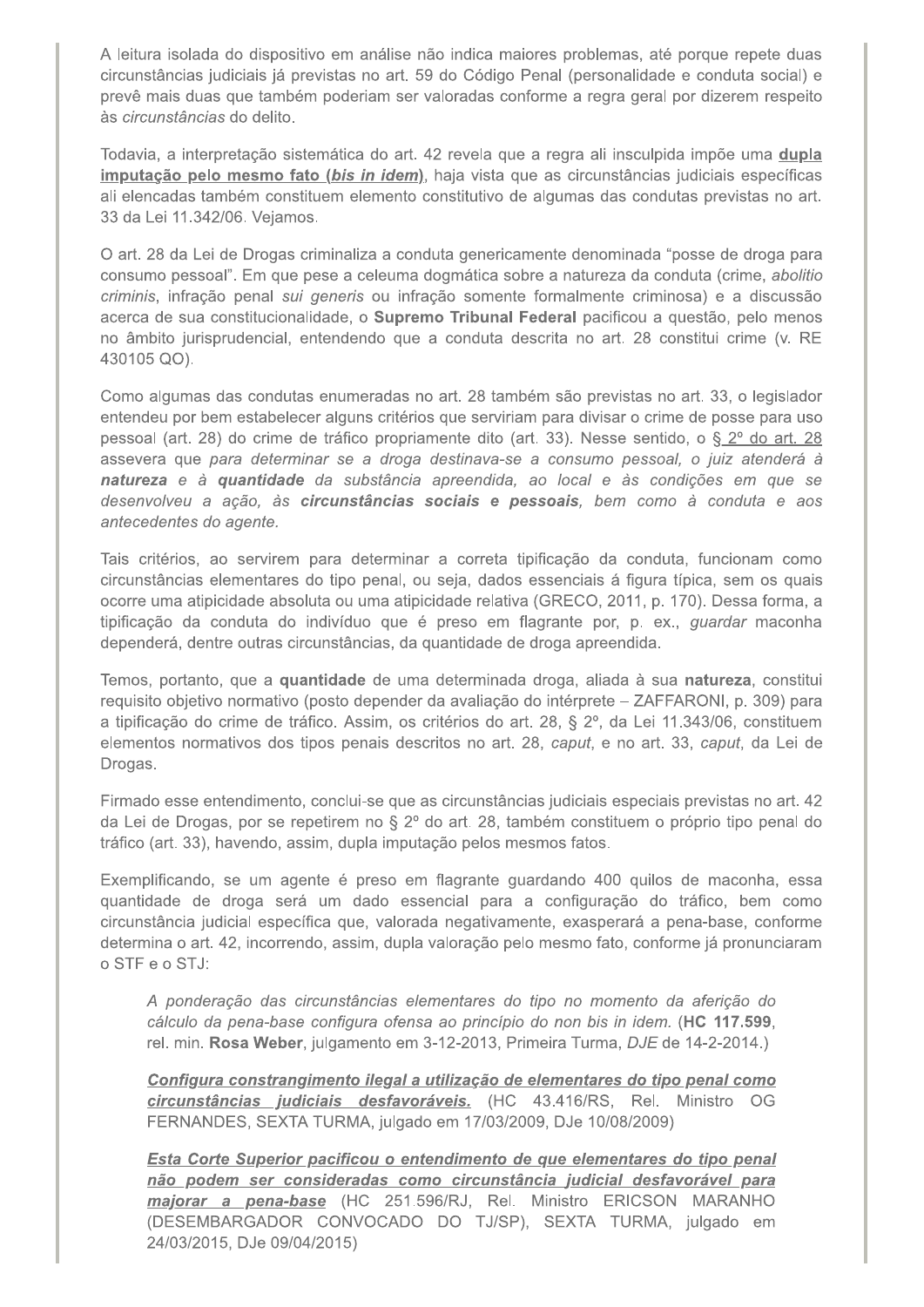Portanto, sendo as circunstâncias judiciais previstas no art. 42 da Lei de Drogas, simultaneamente, circunstâncias elementares do tipo penal inserido no art. 33, naquelas condutas que também puderem ser enquadradas no art. 28, a decisão judicial jamais poderá exasperar a pena-base com fundamento no art. 42, sob pena de punir duas vezes o mesmo fato.

#### **REFERÊNCIAS**

GRECO, Rogério. Curso de direito penal: parte geral, I. 13. ed. Niterói: Impetus, 2011.

ZAFFARONI, Eugenio Raúl. Manual de derecho penal: parte general, p. 309.

Fonte: Canal Ciencias Criminais

## 06/09/2016 - O alto custo do encarceramento em massa- Por Davi Dapiné\*



O Brasil figura, atualmente, na quarta posição mundial em número de pessoas presas: são 615 mil detentos. Estudos apontam que há um deficit de cerca de 250 mil vagas no sistema prisional brasileiro, número praticamente equivalente ao de presos provisórios que ainda aguardam julgamento, geralmente por meses, algumas vezes por anos.

Não é necessário maior conhecimento na área para perceber que o excesso de encarceramento observado na última década não tem provocado, por si só, a diminuição da incidência de crimes ou a melhoria da sensação de segurança.

Apenas em São Paulo há mais de 230 mil pessoas no sistema prisional, número que cresce em proporção impossível de ser acompanhada pela construção de novos presídios. Muitos são réus primários, presos por delitos que não envolviam violência física ou grave ameaça, situação que não justificaria a privação de liberdade como opção mais adequada.

Há ainda muito por fazer em todo o país, da produção sistematizada de dados sobre a gestão do sistema ao aprimoramento do trâmite de processos judiciais, em especial na área de execução penal.

Parte significativa desse avanço deve vir das defensorias públicas, a serem devidamente estruturadas, pois a imensa maioria das pessoas presas -em geral, pobres, negras e sem escolaridade- não tem condições de contratar advogados privados, dependendo de uma efetiva assistência jurídica gratuita.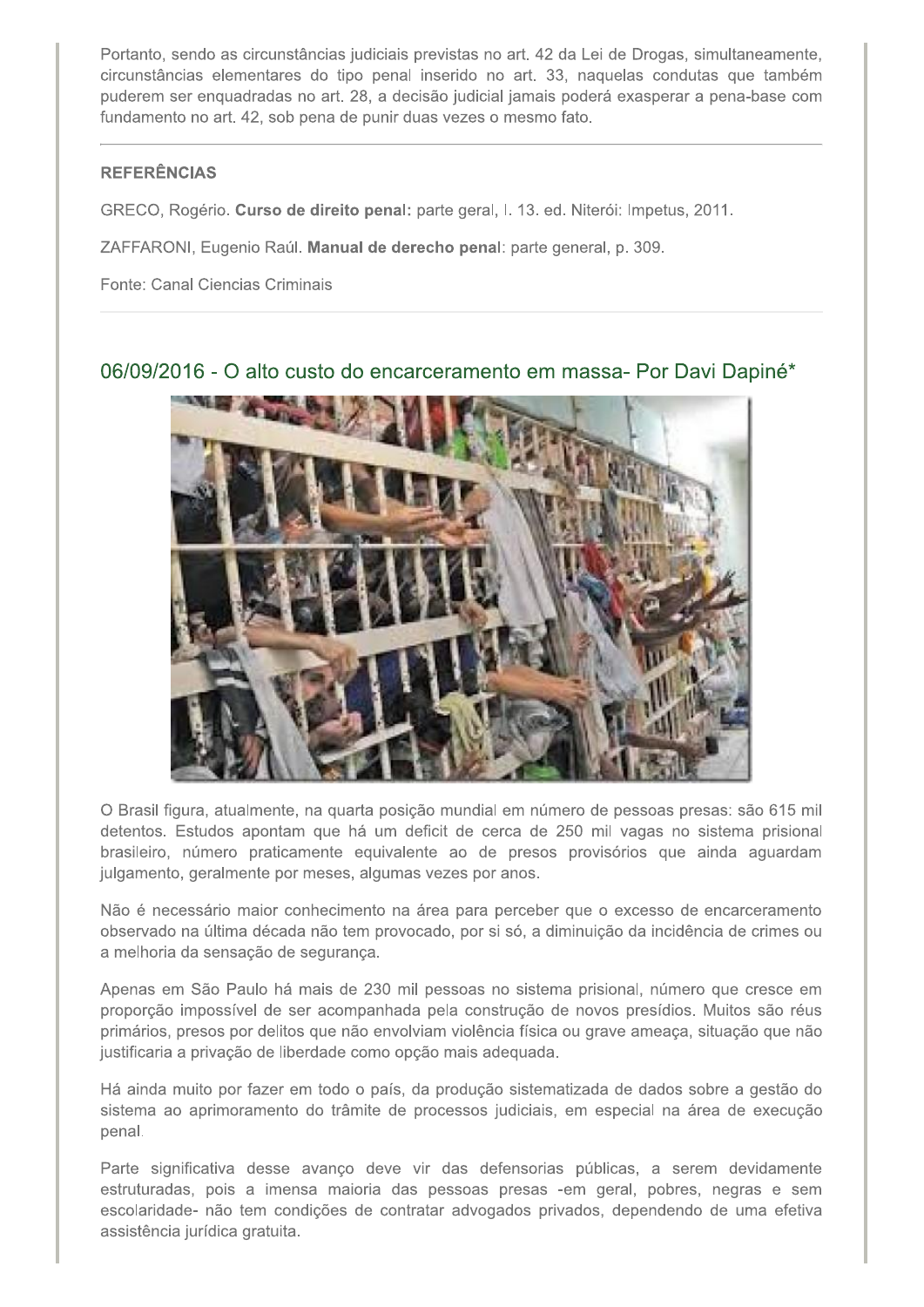No Estado de São Paulo, a defensoria inovou ao promover a primeira política permanente de atendimento a presos provisórios, após parceria com a Secretaria de Administração Penitenciária do Governo do Estado.

Desde 2014, defensores paulistas se deslocam aos centros de detenção da capital para entrevistas reservadas, possibilitando a coleta de dados para realização da defesa processual, além de informações pessoais que podem viabilizar pedidos de liberdade, contato familiar e até mesmo fornecimento de tratamento médico.

Em meados de 2015, essa política permanente foi ampliada para estabelecimentos da região metropolitana e interior. Atualmente, 32 centros de detenção do Estado contam com esse atendimento, feito por 190 defensores. No ano passado, foram 7.596 atendimentos a presos provisórios. Monitoramento da defensoria apontou que 18,48% das prisões foram revogadas em um período inferior a 3 meses.

Em agosto deste ano, teve início também uma força-tarefa de defensores públicos para análise de benefícios a pessoas condenadas pelo chamado tráfico privilegiado, designação que alcança casos de acusados primários, com pequena quantidade de entorpecentes. Boa parte desses processos envolve pessoas que comercializavam substâncias para manter o próprio vício, em situação na qual os papéis de vítima e acusado se confundem.

Busca-se com esse projeto dar efetividade à decisão recente do STF que reconheceu não ser hedionda essa modalidade de delito. Há cerca de 5.000 pessoas com esse perfil presas no Estado, a maior parte em regime semiaberto, que já cumpriram quantidade de pena necessária à obtenção de indulto.

Outra parceria com a administração penitenciária prevê o monitoramento de casos de gestantes ou de mães de crianças pequenas, de modo a garantir a aplicação de prisão domiciliar em casos previstos por lei, resguardando e fortalecendo os vínculos familiares ou a regularização das quardas das criancas.

A defensoria pretende ter esse olhar global e multidisciplinar que transcende a pessoa do preso e alcança suas relações sociais e familiares, com a compreensão de que a simples construção de presídios não é solução para a criminalidade.

O custo humano do encarceramento em massa é enorme. É pago não apenas pelas pessoas presas mas por seus pais, irmãos e filhos. O custo social é altíssimo. O custo econômico é igualmente insustentável. A sociedade deve a si a busca de soluções melhores, mais inteligentes e humanas.

\*Davi Depiné, 43, mestre em direito processual penal pela USP, é defensor público-geral do Estado de São Paulo

Fonte: Folha

05/09/2016 - Defensores Públicos Associados viabilizam melhorias no serviço de abastecimento de água e coleta de esgoto no Coroado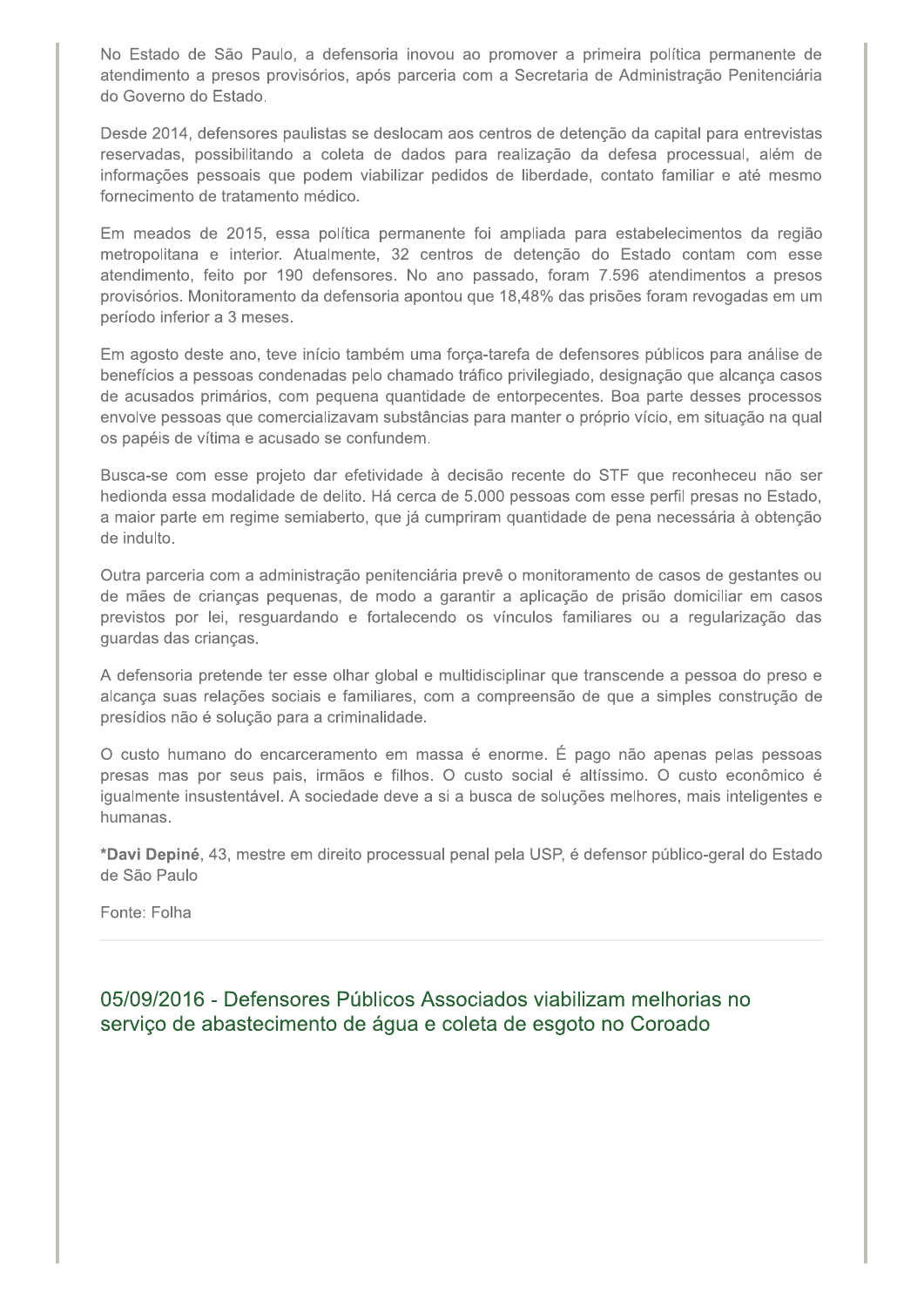

Atendendo ao pedido do Núcleo de Defesa do Consumidor (Nudecon), da Defensoria Pública do Estado (DPE/MA), a Companhia de Saneamento Ambiental do Maranhão (Caema) e a Prefeitura de São Luís, por meio da Secretaria Municipal de Obras e Serviços Públicos (Semosp), realizaram diversas melhorias na prestação do serviço de abastecimento de água e de coleta de esgoto na área do Coroado, especificamente, na Rua do Cobre. A intervenção só foi possível graças à atuação do Defensor Público Associado, Marcos Vinícius Campos Fróes, que compõe o projeto Defensores do Saneamento, idealizado pelo Nudecon.

De acordo com as orientações dos moradores da área, o Defensor Público Associado, acompanhado dos executores do projeto, fez inspeção no logradouro, onde foram constatados diversos problemas, dentre eles a falta de regularidade no abastecimento de água, canos estourados, esgoto a céu aberto, o que causa a proliferação de criadouros de mosquitos. Para Marcos Fróes, o problema tem causado dor de cabeça para os moradores e fere gravemente o que rege o código de defesa do consumidor. "A situação da Rua do Cobre é crítica, com diversos problemas estruturais, sobretudo no que diz respeito à coleta de esgoto e ao abastecimento de água. Acionamos a Caema e a Prefeitura, por meio de seus respectivos órgãos responsáveis, em caráter de urgência para que pudessem realizar as obras de melhorias no local. Apesar da demora na finalização da obra, conseguimos, por meio administrativo, que os serviços fossem completados, mesmo que paliativamente", explicou o defensor.

Já a Caema explicou que tais problemas decorrem da falta de rede coletora de esgoto e, ainda, pela obstrução das galerias destinadas às águas pluviais. De acordo com a concessionária, já existem serviços de saneamento sendo realizados no bairro, para que sejam implantadas redes coletoras de esgotos. Em ofício de resposta enviada ao Núcleo do Consumidor da DPE, assinada pela procuradora jurídica da Caema, Roberta Xenoforte, a Caema explicou que os moradores do local deverão esperar a conclusão das obras, que estão sendo feitas por empresa contratada, para que possam usufruir, na totalidade, os serviços de esgotamento sanitário.

Fonte: Ascom DPE/MA

Ver edições anteriores »